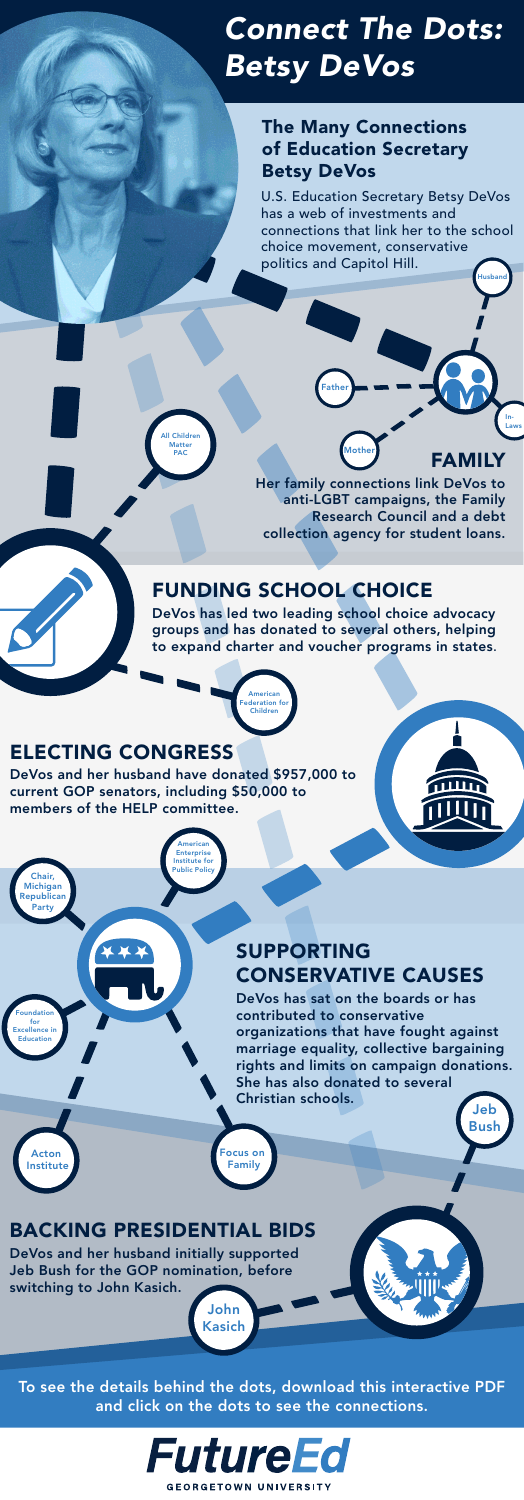#### Dick DeVos, husband

- − Ran unsuccessfully as a Republican for the governorship in Michigan
- − Former president of Amway, which his father co-founded
- − Joint investments include Performant Financial Corp., a debt collection agency that collected federal student loans for the · U.S. Education Department, and KinderCare Learning Centers.
- − Connected through holding companies to private, for-profit universities, including Laureate Education

and Delta Education Systems Inc.

#### Richard DeVos, father-in-law

- − Amway cofounder worth \$5.1 billion
- − Owns the Orlando Magic NBA team and a minority share of the Chicago Cubs
- − Was finance chair of Republican National Committee in 1980s

#### Elsa Prince Broekhuizen, mother

- − Donated \$450,000 to a 2008 campaign that opposed same-sex marriages in California
- − DeVos sits on the board of the Edgar & Elsa Prince Foundation, major donor to groups including the Heritage Foundation, the Education Freedom Fund, and the Alliance Defense Fund.

#### Edgar Prince, father

− Helped Gary Bauer create the Family Research Council, an influential conservative group

U.S. Education Secretary Betsy DeVos has a web of investments and connections that link her to the school choice movement, conservative politics and Capitol Hill.

# FAMILY

Her family connections link DeVos to anti-LGBT campaigns, the Family Research Council and a debt collection agency for student loans.

### The Many Connections of Education Secretary Betsy DeVos

www.future-ed.org @FutureEDGU #ConnectTheDots



## <span id="page-1-0"></span>*[C](#page-0-0)onnect The Dots: Betsy DeVos*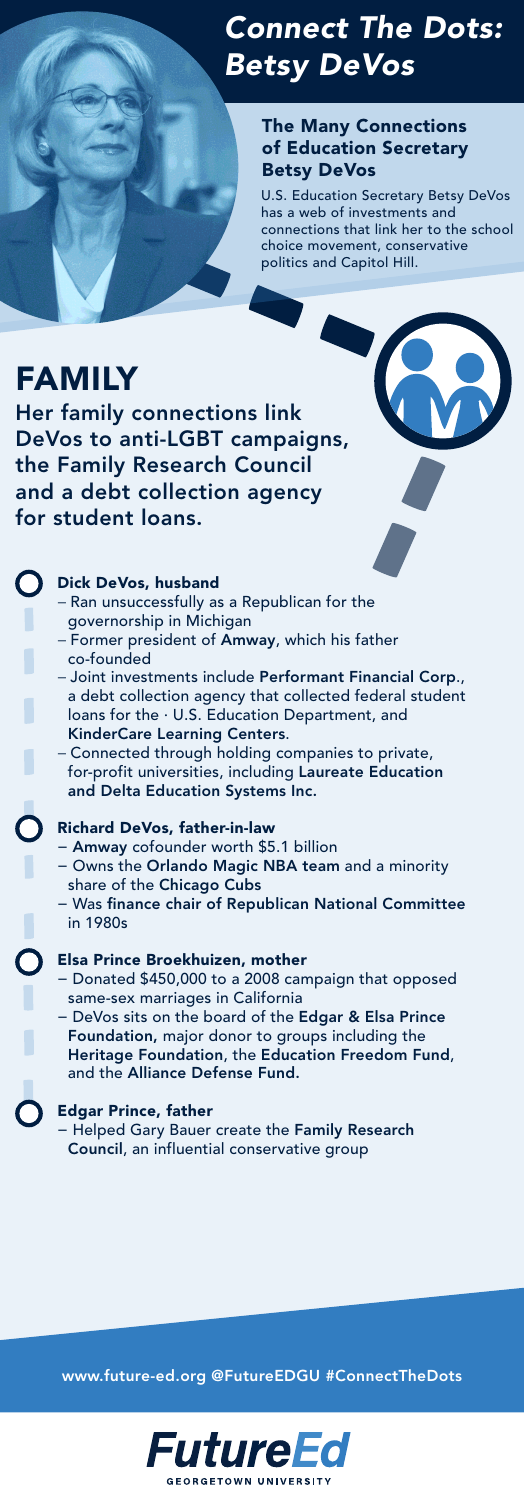### The Many Connections of Education Secretary Betsy DeVos

## <span id="page-2-0"></span>*[C](#page-0-0)onnect The Dots: Betsy DeVos*

#### All Children Matter

 $\bigcap$ 

− DeVos was the head of All Children Matter, a political committee that lobbies for school choice

#### American Federation for Children

− She was the chairwoman of the American Federation for Children, an organization promoting school choice in a variety of forms. Its political action arm has been instrumental in broadening choice options in Indiana and other states.

# FUNDING SCHOOL **CHOICE**

#### Michigan Voucher Program

− DeVos and her husband lobbied unsuccessfully for a voucher program in Michigan but successfully for limiting control over the state's charter schools.

#### DeVos Made Donations to:

- − Western Michigan Aviation Academy, a charter school she and her husband founded in Grand Rapids, Mich.
- − The Partnership for Educational Justice, school choice advocacy organization
- − Success Academy Charter Schools, NYC charter school chain run by Eva Moscovitz
- − GREAAT Schools, Inc., nonprofit CMO
- − Alliance for School Choice
- − Institute for Justice, a nonprofit libertarian law firm that has funded school choice lawsuits across the country

DeVos has led two leading school choice advocacy groups and has donated to several others, helping to expand charter and voucher programs in states.

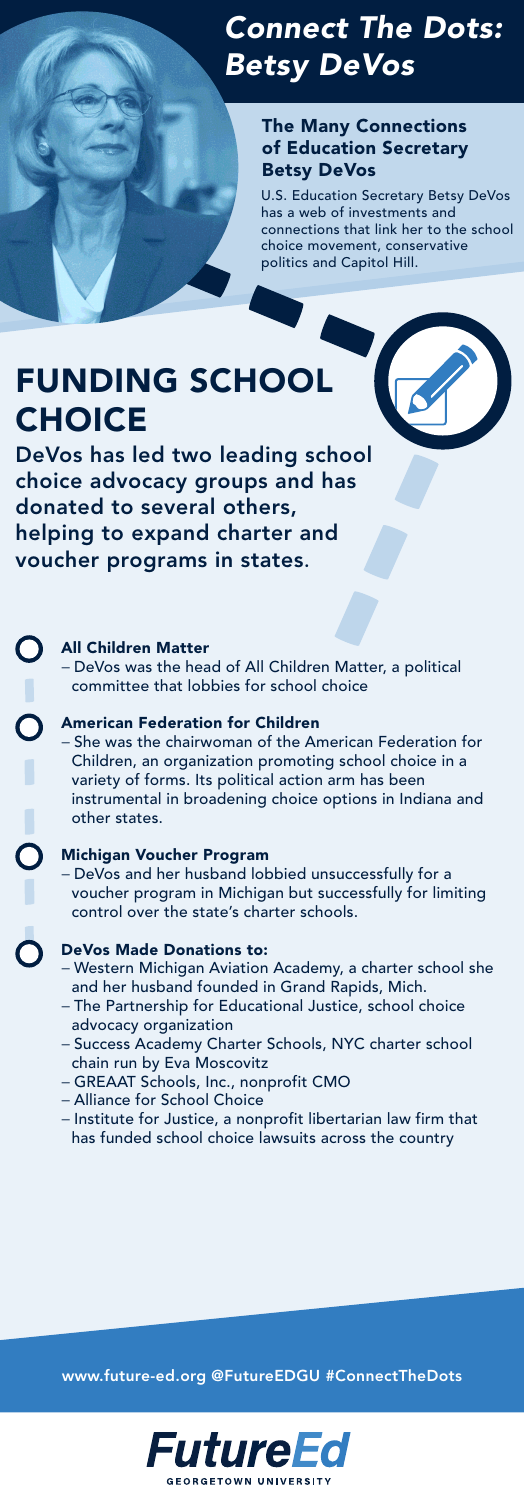### The Many Connections of Education Secretary Betsy DeVos

## *[C](#page-0-0)onnect The Dots: Betsy DeVos*

- DeVos contributed to the Koch brothers-backed Freedom  $\bigcup$ Partners Action Fund. She also contributed to the super PAC started by Karl Rove, American Crossroads, which helped support tight Republican House and Senate races
	- Donations to Senate HELP Committee Members specifically (a collective \$50,000): Sen. Richard Burr (R-NC)

Sen. Mark Kirk (R-IL) \*however he lost his re-election Sen. Lisa Murkowski (R-AK) Sen. Bill Cassidy (R-LA) Sen. Tim Scott (R-SC)

#### Donations to senators who considered DeVos' nomination (a collective \$957,950 according to recent CAP report):

# ELECTING CONGRESS

DeVos and her husband have donated \$957,000 to current GOP senators, including \$50,000 to members of the HELP committee.

> \*note some overlap with above list Senate Majority Leader Mitch McConnell (R-KY) Sen. Roy Blunt (R-MO) Sen. Richard Burr (R-NC) Sen. Bill Cassidy (R-LA) Sen. Tom Cotton (R-AR) Sen. Steve Daines (R-MT) Sen. Cory Gardner (R-CO) Sen. Chuck Grassley (R-IA) Sen. Ron Johnson (R-WI) Sen John McCain (R-AZ) Sen. Lisa Murkowski (R-AK) Sen. David Perdue (R-GA) Sen. Rob Portman (R-OH) Sen. Mike Rounds (R-SD) Sen. Marco Rubio (R-FL) Sen. Tim Scott (R-SC) Sen. Dan Sullivan (R-AK) Sen. John Thune (R-SD) Sen. Thom Tillis (R-NC) Sen. Pat Toomey (R-PA) Sen. Todd Young (R-IN)

*Betsy DeVos and her husband are listed as the 65th largest contributors to political campaigns during the 2016 cycle, according to OpenSecrets.org.* 

> Donations to other congressional lawmakers over the years:

Rep. Mike Bishop (R-MI) Rep. Carlos Curbelo (R-FL) Rep. Luke Messer (R-IN) Rep. Tim Walberg (R-MI) Sen. Joni Ernst (R-IA) Rep. Joe Heck (R-NV) Rep. Martha Roby (R-AL)

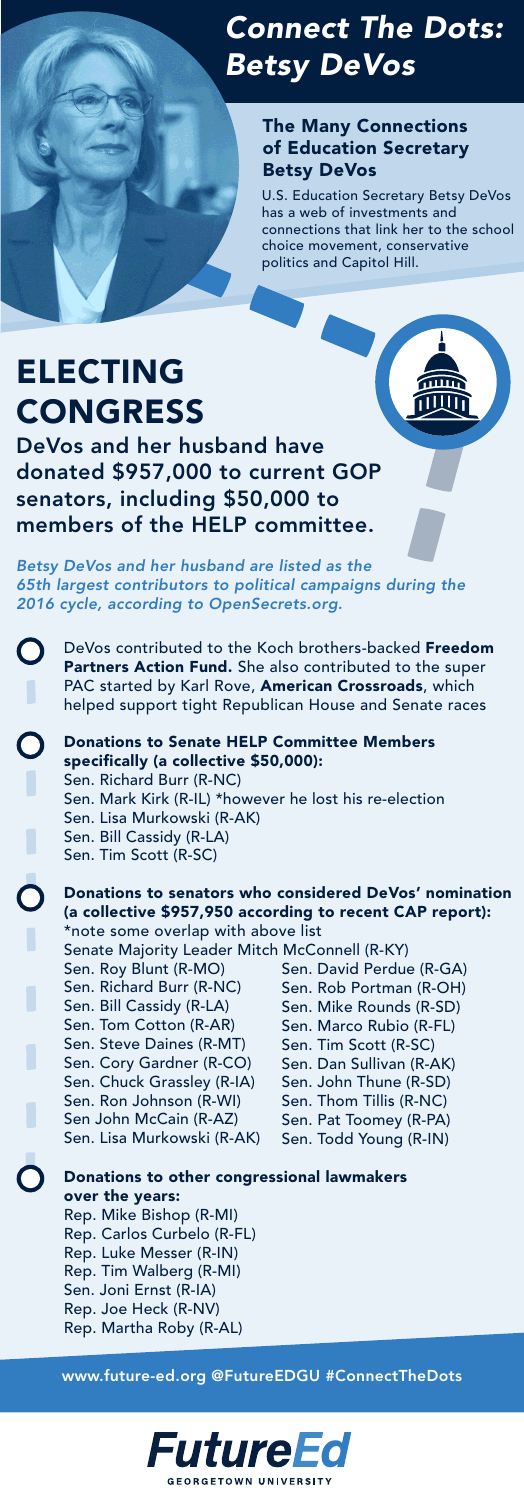DeVos is former chair of Michigan Republican Party, and has donated over \$9.5 million to them over past 20

### The Many Connections of Education Secretary Betsy DeVos

DeVos sat on the board of the Foundation for Excellence in Education, founded by Former Florida Governor Jeb

## <span id="page-4-0"></span>*[C](#page-0-0)onnect The Dots: Betsy DeVos*

DeVos sat on the board of the American Enterprise Institute for Public Policy

DeVos donated to the Center for Competitive Politics and the James Madison Center for Free Speech, both of which work to remove legal restrictions on monetary contributions to political campaigns.

Bush.

#### DeVos previously served on the board of directors for the Acton Institute for the Study of Religion and Liberty.

DeVos donated to Focus on the Family, a right-wing organization working to defeat marriage-equality amendments at the state level.

DeVos has donated to the Heritage Foundation.

DeVos donated \$125,000 to Protecting Michigan Taxpayers, a committee that successfully opposed a ballot initiative that would have enshrined collective bargaining rights in the state constitution.

Between 1999 and 2014, DeVos and her husbanded donated \$8.6 million to private religious schools including: \$2.4 million to Grand Rapids Christian High School Association \$652,000 to the Ada Christian School \$458,000 to Holland Christian Schools

# SUPPORTING CONSERVATIVE CAUSES

DeVos has sat on the boards or has contributed to conservative organizations that have fought against marriage equality, collective bargaining rights and limits on campaign donations. She has also donated to several Christian schools.

 $\bigcirc$  $\overline{\mathbf{O}}$ years.  $\bigcirc$ 

 $\overline{O}$ 

 $\overline{0}$ 

O<br>O<br>O